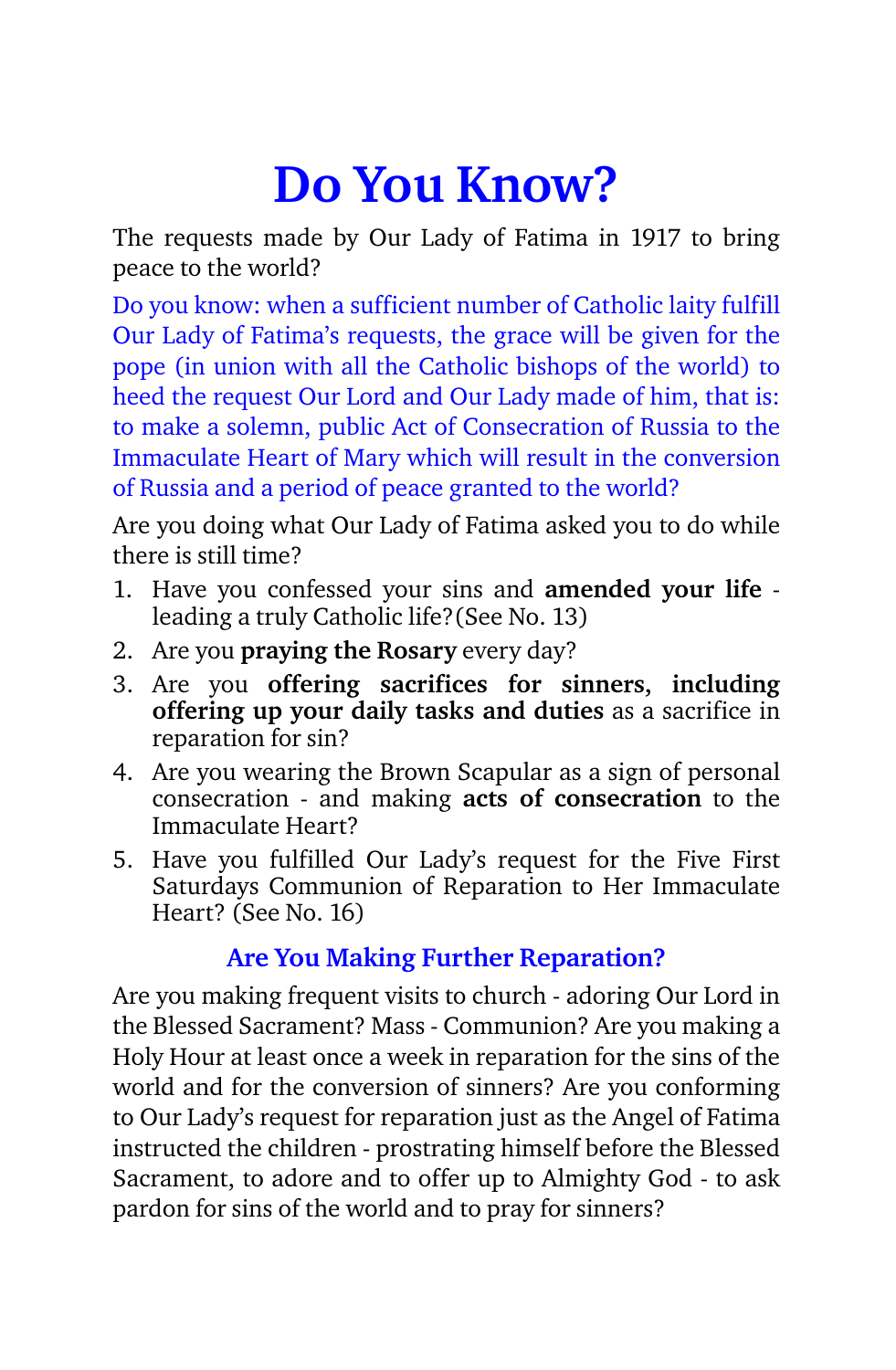#### **REMEMBER**

## **Our Lady of Fatima Said:**

*The following quotations were spoken by Our Lady of Fatima during Her six apparitions from May 13 - October 13, 1917.* 

- **1. HEAVEN:** "I am of Heaven", Our Lady responded when asked by the children She appeared to, where She was from. Our Lady then told the child seers (Lucia, Jacinta and Francisco) that they would go to Heaven, but Francisco would have to say many Rosaries first.
- **2. PURGATORY:** "She will be in Purgatory until the end of the world" (referring to a friend, Amelia, who had recently died).
- **3. OFFERING:** "Are you willing to offer yourselves to God and bear all the sufferings He wills to send you, as an act of reparation for the sins by which He is offended, and of supplication for the conversion of sinners?"
- **4. BLESSED SACRAMENT:** Our Lady opened Her hands and communicated to the children an intense light that penetrated their hearts and souls making them see themselves in God. They fell to their knees repeating: "O Most Holy Trinity, I adore Thee. My God, my God, I love Thee in the Most Blessed Sacrament."
- **5. ROSARY:** "Pray the Rosary every day in order to obtain peace for the world, and the end of the war" (referring to World War I). "When you pray the Rosary, say after each mystery: 'O my Jesus, forgive us our sins, save us from the fires of hell, lead all souls to Heaven, especially those most in need'."
- **6. IMMACULATE HEART:** "My Immaculate Heart will be your refuge and the way that will lead you to God."
- **7. SACRIFICES:** "Make sacrifices for sinners, and say often, especially while making a sacrifice: 'O My Jesus, it is for love of Thee, for the conversion of sinners and in reparation for sins committed against the Immaculate Heart of Mary, I offer this sacrifice to Thee'."
- **8. HELL:** Our Lady opened Her hands and rays of light seemed to penetrate the earth, and we saw as it were a sea of fire. Plunged in this fire were demons and souls in human form, like transparent burning embers, all blackened or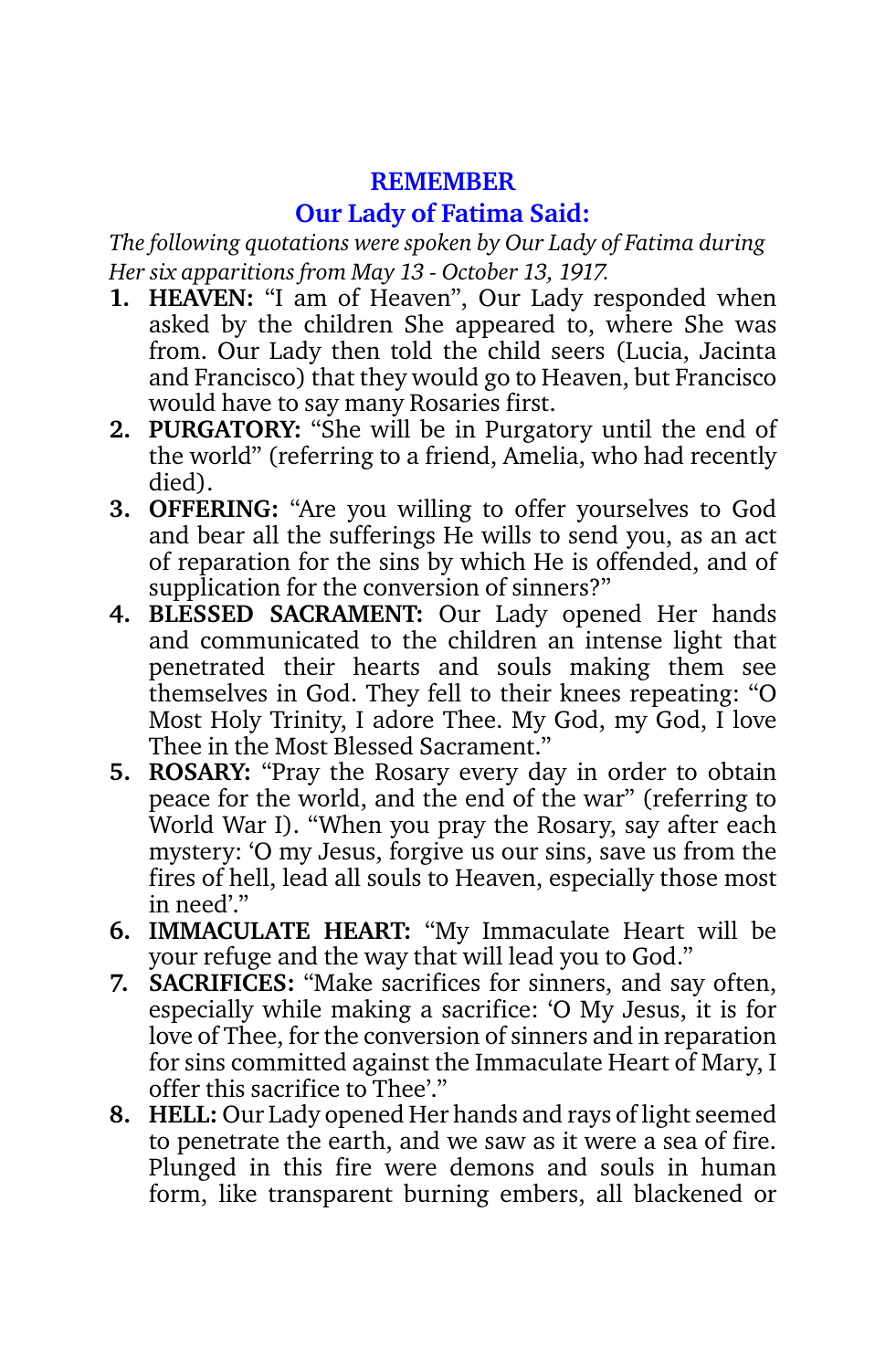burnished bronze, floating about ... now raised into the air by the flames that issued within themselves together with smoke, now falling back on every side like sparks in huge fires, without weight or equilibrium, amid shrieks and groans of pain and despair, which horrified us and made us tremble with fear. The demons could be distinguished by their terrifying and repellent likeness to frightful and unknown animals, black and transparent like burning coals. "You have seen hell where the souls of poor sinners go. To save them (poor sinners), God wills to establish in the world devotion to My Immaculate Heart. If what I say to you is done, many souls will be saved and there will be peace."

- **9. FIVE WARNINGS:** "If My requests are not heeded Russia will spread her errors throughout the world, provoking wars and persecutions of the Church. The good will be martyred, the Holy Father will have much to suffer, and various nations will be annihilated".
- **10. PEACE:** "If My requests are heeded, Russia will be converted and there will be peace ... In the end, My Immaculate Heart will triumph. The Holy Father will consecrate Russia to Me, and she will be converted, and a period of peace will be granted to the world".
- **11. PRAY:** "Pray! Pray a great deal and make sacrifices for sinners, for many souls go to hell because they have no one to pray and make sacrifices for them."
- **12. WAR:** "War is a punishment from God for sin!"
- **13. AMEND:** "They (sinners) must amend their lives and ask pardon for their sins. Do not offend the Lord our God any more, for He is already too much offended."
- **14. ST. JOSEPH:** The only Saint who appeared at Fatima besides Our Lady. St. Joseph held the Child Jesus in his arms and blessed the 70,000 people three times. It is he of whom it has been said: "The sound of victory will be heard when the faithful recognize the sanctity of St. Joseph."
- **15. BROWN SCAPULAR:** In the final apparition on October 13, 1917, Our Lady silently held out the Brown Scapular. Sister Lucy explained that the Blessed Mother wants everyone to wear the Brown Scapular, and said "the scapular and the Rosary are inseparable."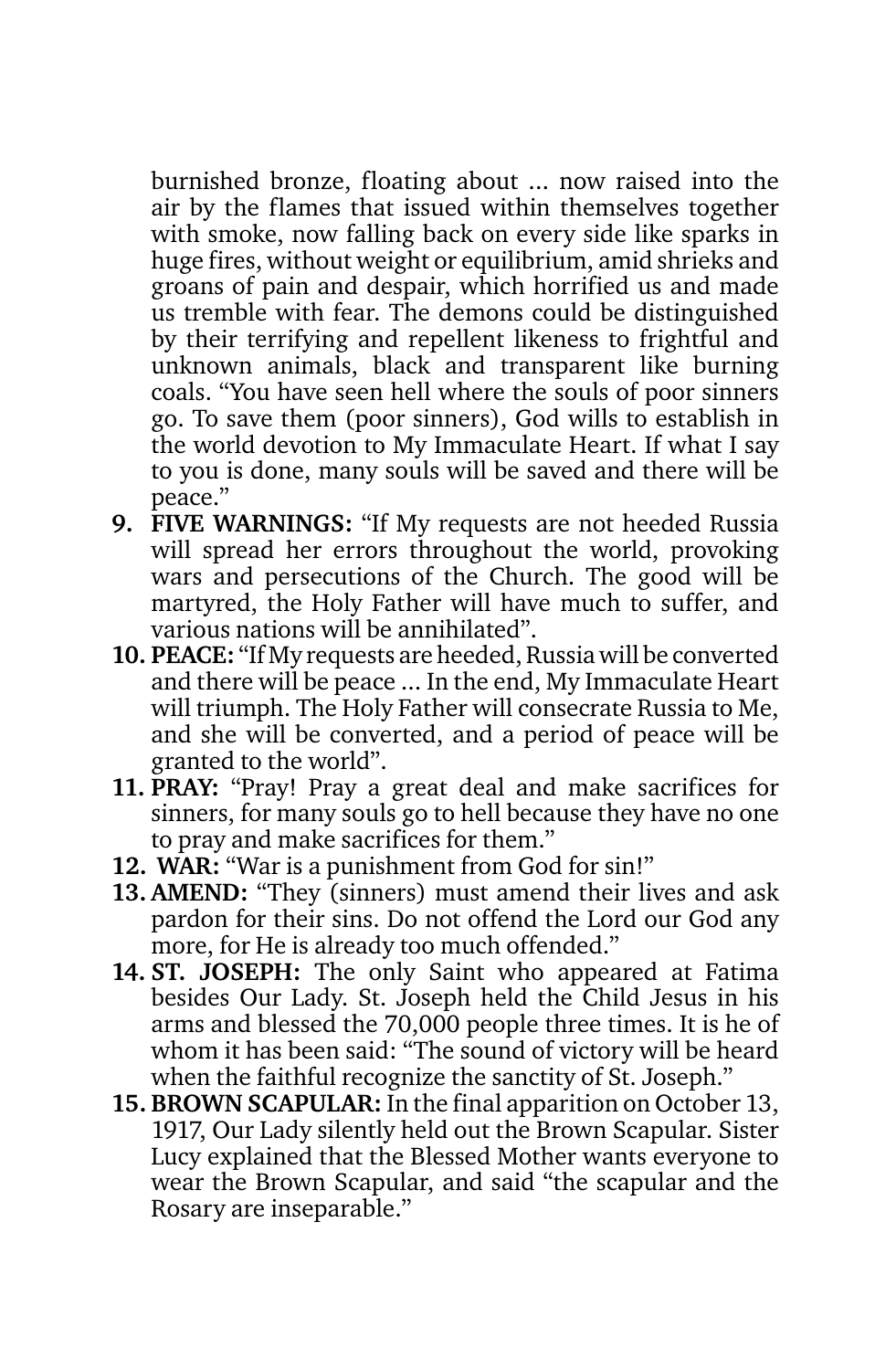| Detach and SEND IN ONLY THIS SLIP - Save the other section as your record and reminder.<br>Put a check mark in the appropriate square(s).                  |  |
|------------------------------------------------------------------------------------------------------------------------------------------------------------|--|
| $\Box$ I am signing my pledge to Our Lady and wish thereby to be a member of Our Lady's Apostolate,<br>The Fatima Center.                                  |  |
| D Please send me free of charge The Fatima Crusader, your official publication.                                                                            |  |
| Please send me information on the Sabbatine Privilege.                                                                                                     |  |
| $\Box$ I want to spread the Message of Fatima. Please send me information on how I can help.                                                               |  |
| to help defray expenses of The Fatima Center (Servants of<br>Jesus and Mary and National Pilgrim Virgin of Canada).<br>$\Box$ Enclosed is a donation of \$ |  |
| Name:                                                                                                                                                      |  |
| Address:                                                                                                                                                   |  |
| Email Address:<br>Phone:                                                                                                                                   |  |
| Zip/Postal Code:<br>State/Province:<br>City:                                                                                                               |  |
| In U.S.A.: 17000 State Route 30, Constable, NY 12926<br>In Canada: 452 Kraft Rd., Fort Erie, ON L2A 4M7<br>The Fatima Center                               |  |
|                                                                                                                                                            |  |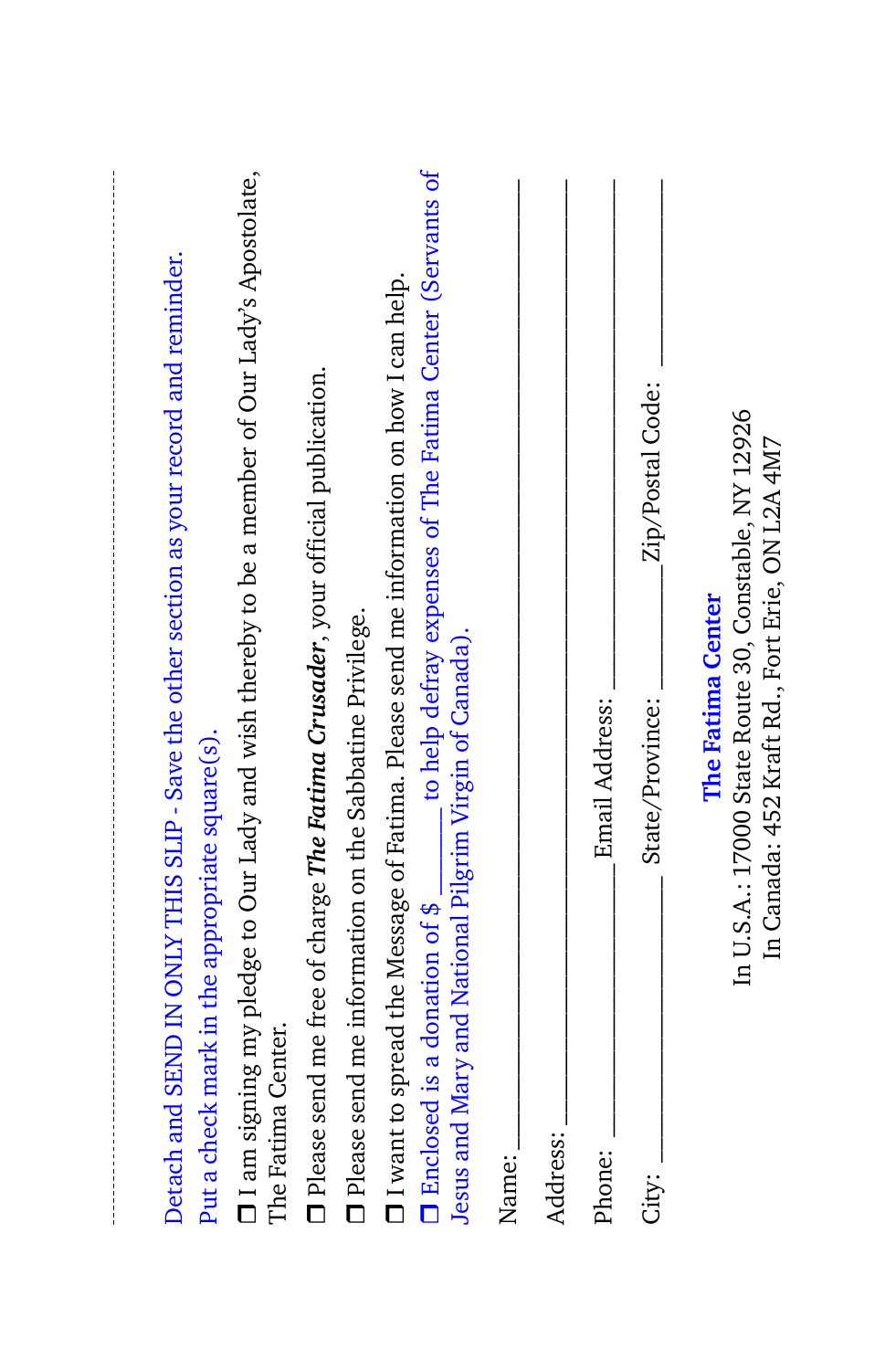## **I Pledge Myself to Our Lady**

Dear Queen and Mother, Who promised at Fatima to convert Russia and bring peace to all mankind, in reparation to Thy Immaculate Heart for my sins and the sins of the whole world, I solemnly promise: 1) To Amend my life and lead a truly Catholic life; 2) To pray the Rosary daily; 3) To offer sacrifices for sinners including the sacrifices of my daily duty; 4) To make the Five First Saturdays Communion of Reparation; 5) To wear the Brown Scapular\* of Mt. Carmel as a profession of this promise and as an act of Consecration to Thee. I shall renew this promise often, especially in moments of temptation.

Signature ................................................................................................. (This pledge is not a vow and does not bind under pain of sin. Nevertheless it is a promise - your word given to your Heavenly Mother). \* Note: Baptized Catholics may be officially enrolled in the Scapular to gain the Scapular promise. A non-Catholic may wear the Brown Scapular and will receive blessings for doing so.

## **Benefits for Fulfilling the Requests of Our Lady of Fatima**

- 1. You know you are fulfilling Our Lady's conditions to obtain the conversion of sinners, salvation of souls, the consecration and conversion of Russia, and the peace of Christ for the world.
- 2. Our Lady promises to assist at the moment of death with all the graces necessary for salvation, those who embrace the devotion to Her Immaculate Heart.
- 3. You obtain numerous indulgences and promises through praying the Rosary and wearing the Brown Scapular.
- 4. You are remembered in Masses of the priests of The Fatima Center and in the prayers of the priests and other members of The Fatima Center.

#### **Guide to Action**

- 1. Send signed Pledge to The Fatima Center addresses below.
- 2. Spread the Message of Fatima and consecrate yourself to Our Lady.
- 3. Wear the Brown Scapular in honor of the Blessed Virgin Mary.

Detach this pledge and send to:

#### **IN USA**

The Fatima Center USA Inc **P.O. Box 1470, Buffalo, NY 14240**

#### **IN Canada**

National Pilgrim Virgin of Canada 452 Kraft Road, Fort Erie, ON L2A 4M7